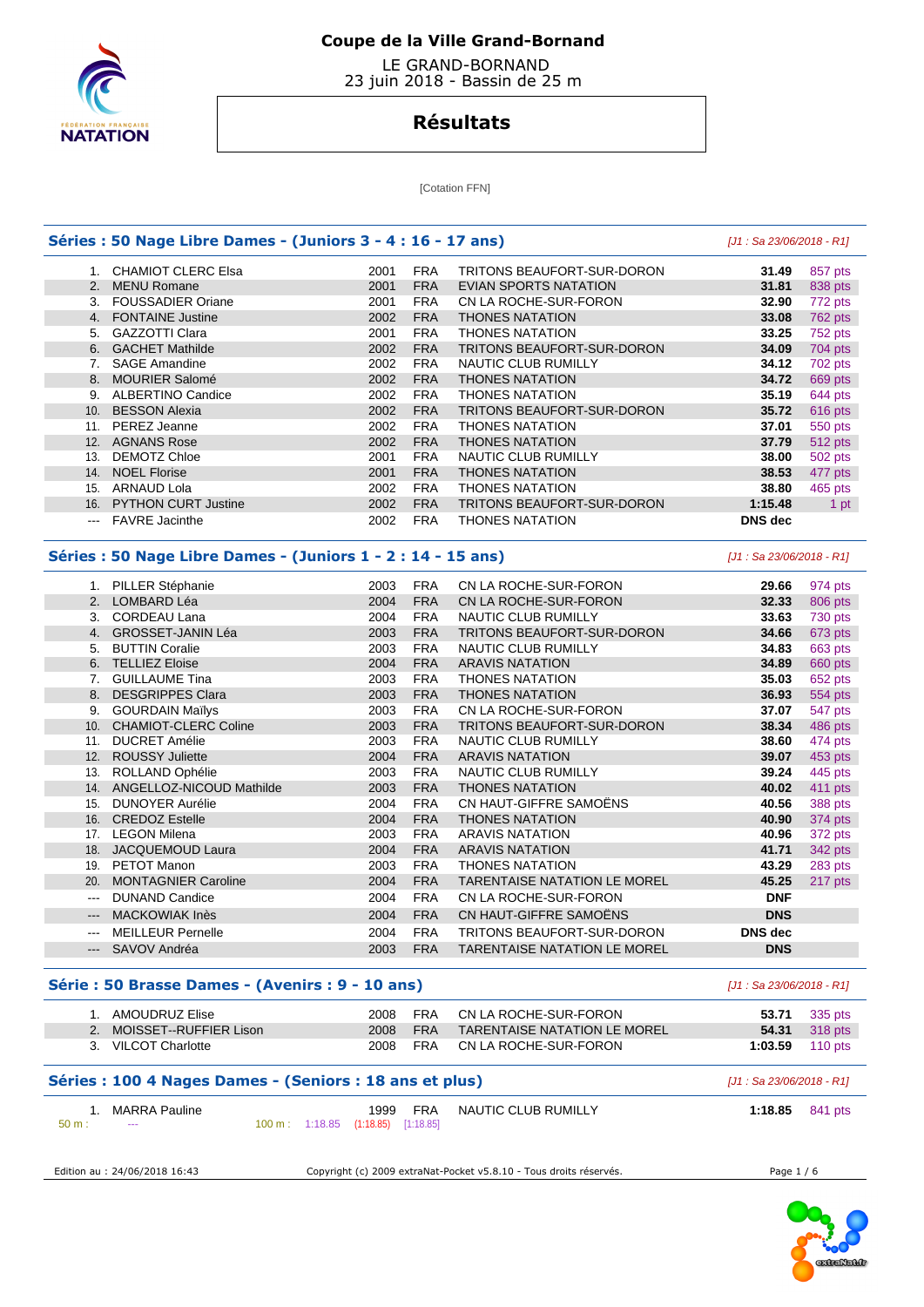

 LE GRAND-BORNAND 23 juin 2018 - Bassin de 25 m

## **Résultats**

## **(Suite) Séries : 100 4 Nages Dames - (Seniors : 18 ans et plus)** [J1 : Sa 23/06/2018 - R1]

|                                | 2. STENT-TORRIANI Anastassia                                                    |                          |                                    | $\sim$ 1999 $\sim$                         | <b>FRA</b> | <b>THONES NATATION</b>       | 1:20.64        | 798 pts |
|--------------------------------|---------------------------------------------------------------------------------|--------------------------|------------------------------------|--------------------------------------------|------------|------------------------------|----------------|---------|
| 50 m:                          | <b>Service</b> and the service of the                                           |                          |                                    | 100 m: 1:20.64 (1:20.64) [1:20.64]         |            |                              |                |         |
|                                | 3. POISSON Soline<br>$50 \text{ m}$ : $\qquad -\frac{1}{2}$                     |                          |                                    | 1998<br>100 m: 1:22.34 (1:22.34) [1:22.34] | FRA        | CN LA ROCHE-SUR-FORON        | 1:22.34        | 758 pts |
|                                | 4. LE GALL Eliette                                                              |                          |                                    | 1970                                       | <b>FRA</b> | NAUTIC CLUB RUMILLY          | 1:22.62        | 752 pts |
| 50 m:                          | the company of the company of the                                               | $100 \text{ m}: 1:22.62$ |                                    | $(1:22.62)$ [1:22.62]                      |            |                              |                |         |
|                                | 5. PILLER Virginie                                                              |                          |                                    | 2000                                       | FRA        | CN LA ROCHE-SUR-FORON        | 1:22.89        | 746 pts |
| $50 m$ :                       |                                                                                 |                          |                                    | 100 m: 1:22.89 (1:22.89) [1:22.89]         |            |                              |                |         |
|                                | 6. LEFEVRE Maylis                                                               |                          |                                    | 1999                                       | <b>FRA</b> | <b>THONES NATATION</b>       | 1:24.57        | 708 pts |
| 50 m:                          | $\sim$ $\sim$ $\sim$<br>7. MOURIER Noémie                                       |                          |                                    | 100 m: 1:24.57 (1:24.57) [1:24.57]         | 1997 FRA   | <b>THONES NATATION</b>       | 1:24.95        | 699 pts |
| $50 \text{ m}$ :               | <b>Continued</b>                                                                |                          |                                    | 100 m: 1:24.95 (1:24.95) [1:24.95]         |            |                              |                |         |
|                                | 8. ALLESINA Lucie                                                               |                          |                                    | 2000                                       | <b>FRA</b> | <b>EVIAN SPORTS NATATION</b> | 1:26.56        | 664 pts |
| $50 \text{ m}$ :               | the company of the company of the company                                       |                          | $100 \text{ m}: 1:26.56$           | $(1:26.56)$ [1:26.56]                      |            |                              |                |         |
|                                | 9. CHAON Mahe                                                                   |                          |                                    | 2000                                       | FRA        | <b>ARAVIS NATATION</b>       | 1:26.93        | 656 pts |
| $50 m:$ ---                    |                                                                                 |                          |                                    | 100 m: 1:26.93 (1:26.93) [1:26.93]         |            |                              |                |         |
| 50 m:                          | 10. BLANC-GARIN Line                                                            |                          |                                    | 1996<br>100 m: 1:27.31 (1:27.31) [1:27.31] | <b>FRA</b> | <b>THONES NATATION</b>       | 1:27.31        | 648 pts |
|                                | 11. BUTTIN Océane                                                               |                          |                                    |                                            | 2000 FRA   | NAUTIC CLUB RUMILLY          | 1:31.48        | 562 pts |
|                                | $50 \text{ m}$ : $-$                                                            |                          |                                    | 100 m: 1:31.48 (1:31.48) [1:31.48]         |            |                              |                |         |
|                                | 12. MATHALY Ella                                                                |                          |                                    | 1999                                       | <b>FRA</b> | TRITONS BEAUFORT-SUR-DORON   | 1:31.80        | 555 pts |
| $50 \text{ m}$ :               | the company of the company of the                                               |                          | $100 \text{ m}: 1:31.80 (1:31.80)$ |                                            | [1:31.80]  |                              |                |         |
|                                | 13. BLANC-GARIN Léa                                                             |                          |                                    |                                            | 1997 FRA   | <b>THONES NATATION</b>       | 1:33.10        | 530 pts |
|                                | $50 \text{ m}$ : $-$<br>14. MANISSE Clara                                       |                          |                                    | 100 m: 1:33.10 (1:33.10) [1:33.10]<br>1998 | <b>FRA</b> | <b>THONES NATATION</b>       | 1:37.80        |         |
| $50 m$ :                       | <b>State State</b>                                                              |                          |                                    | 100 m: 1:37.80 (1:37.80) [1:37.80]         |            |                              |                | 443 pts |
|                                | 15. NOEL Mathilde                                                               |                          |                                    | 1999                                       | <b>FRA</b> | <b>THONES NATATION</b>       | 1:38.29        | 435 pts |
| $50 m$ :                       | <b>Contract Contract</b>                                                        |                          |                                    | 100 m: 1:38.29 (1:38.29) [1:38.29]         |            |                              |                |         |
|                                | 16. JOSSE Lucie                                                                 |                          |                                    | 1991                                       | <b>FRA</b> | CN HAUT-GIFFRE SAMOËNS       | 1:50.77        | 244 pts |
| $50 m:$ $\cdots$               |                                                                                 |                          |                                    | 100 m: 1:50.77 (1:50.77) [1:50.77]         |            |                              |                |         |
| $50 \text{ m}$ : $\frac{1}{2}$ | 17. STENT-TORRIANI Delphine<br>$100 \text{ m}: 1:50.78$ $(1:50.78)$ $[1:50.78]$ |                          |                                    | 1969 FRA                                   |            | <b>THONES NATATION</b>       | 1:50.78        | 244 pts |
|                                | --- WILMOT Carrie                                                               |                          |                                    |                                            | 1967 GBR   | CN HAUT-GIFFRE SAMOËNS       | <b>DNS</b> dec |         |
|                                |                                                                                 |                          |                                    |                                            |            |                              |                |         |

50 m : --- 100 m : 1:48.92 (1:48.92) [1:48.92]

#### 17. STENT-TORRIANI Delphine 1969 FRA THONES NATATION **1:50.78** 244 pts **Séries : 100 4 Nages Dames - (Jeunes 3 : 13 ans)** [J1 : Sa 23/06/2018 - R1] 1. MOISSET--RUFFIER Sidonie 2005 FRA TARENTAISE NATATION LE MOREL **1:26.44** 666 pts  $(1:26.44)$  2. FORESTIER Iona 2005 FRA EVIAN SPORTS NATATION **1:29.64** 599 pts 50 m : --- 100 m : 1:29.64 (1:29.64) [1:29.64] 3. EASTLAKE Carly 2005 GBR ARAVIS NATATION **1:30.82** 575 pts 50 m : --- - -- - - - - - - - - - - - - 100 m : 1:30.82 (1:30.82) [1:30.82] 4. BADEL Elisa 2005 FRA EVIAN SPORTS NATATION **1:33.28** 527 pts 50 m : --- 100 m : 1:33.28 (1:33.28) [1:33.28] 5. PERRILLAT BOTTONET Manon 2005 FRA ARAVIS NATATION **1:33.55** 521 pts 50 m : --- 100 m : 1:33.55 6. JEFFERIES Mathilde 2005 FRA CN MORZINE **1:33.80** 517 pts 50 m : --- - -- - - - - - - - - - - - - 100 m : 1:33.80 (1:33.80) [1:33.80] 7. DUCGONINAZ Lorie 2005 FRA TRITONS BEAUFORT-SUR-DORON **1:40.10** 404 pts 50 m : --- 100 m : 1:40.10 (1:40.10) [1:40.10] 8. BLANC BOUJON Juliette 2005 FRA EVIAN SPORTS NATATION **1:43.71** 345 pts 50 m : --- 100 m : 1:43.71 (1:43.71) 9. CHAUCHAIX Liv 2005 FRA TRITONS BEAUFORT-SUR-DORON **1:45.96** 311 pts 50 m : --- 100 m : 1:45.96 (1:45.96) [1:45.96] 10. BLANC DEROO Sarahlouise 2005 FRA TRITONS BEAUFORT-SUR-DORON **1:47.93** 282 pts 50 m : --- - -- - - - - - - - - - - - 100 m : 1:47.93 (1:47.93) [1:47.93] 11. BERNARD Julia 2005 FRA THONES NATATION **1:48.40** 276 pts 50 m : --- 100 m : 1:48.40 (1:48.40) [1:48.40]

Edition au : 24/06/2018 16:43 Copyright (c) 2009 extraNat-Pocket v5.8.10 - Tous droits réservés. Page 2 / 6

12. DELAJOD Sandye 2005 FRA CN LA ROCHE-SUR-FORON **1:48.92** 269 pts

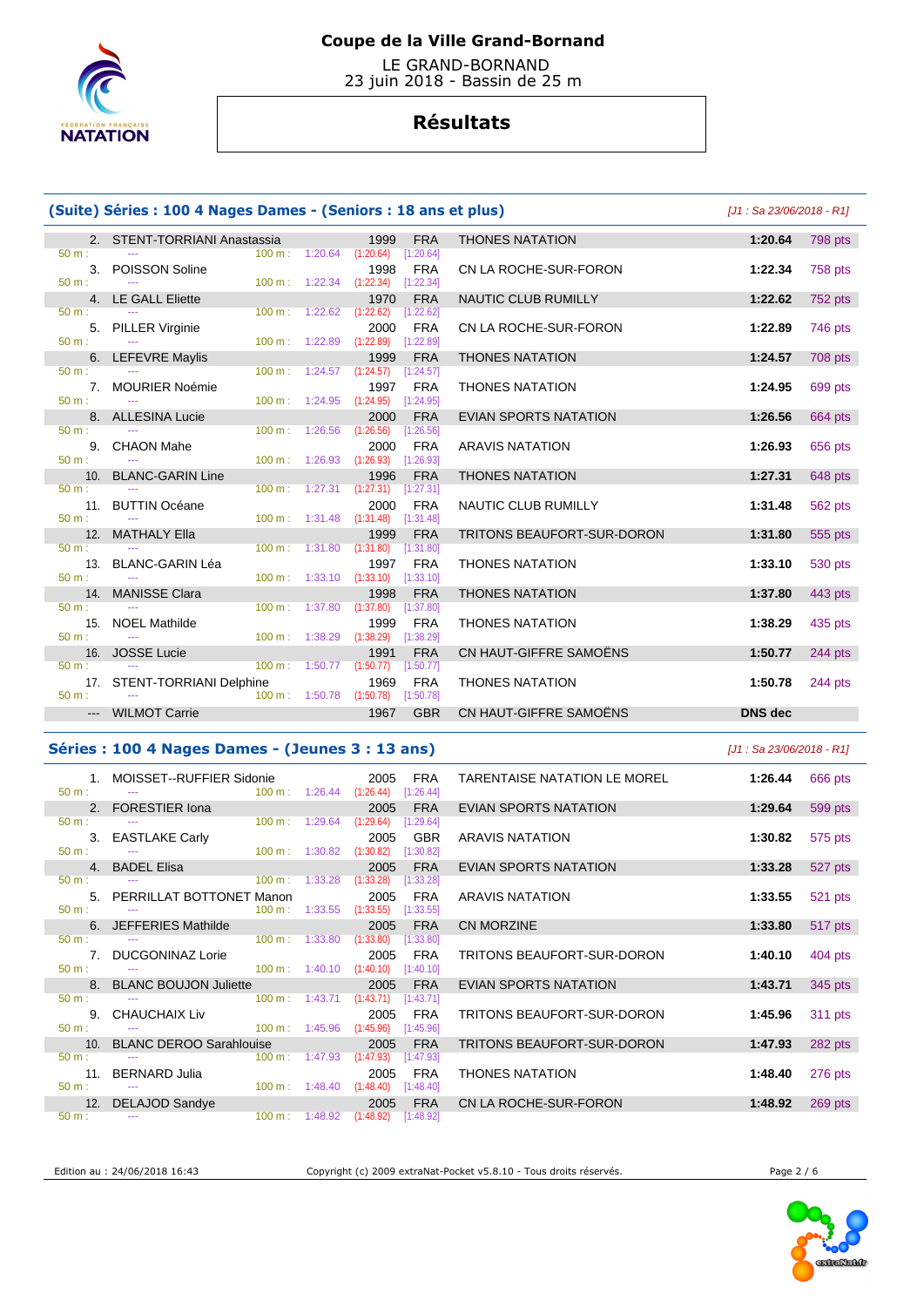

 LE GRAND-BORNAND 23 juin 2018 - Bassin de 25 m

# **Résultats**

| (Suite) Séries : 100 4 Nages Dames - (Jeunes 3 : 13 ans) |
|----------------------------------------------------------|
|----------------------------------------------------------|

| 13.<br>$50 \text{ m}$ : | <b>BARONE Camille</b><br>--- |                   | $100 \text{ m}: 1:49.25$ | 2005<br>(1:49.25) | <b>FRA</b><br>[1:49.25] | ARAVIS NATATION            | 1:49.25        | 264 pts   |
|-------------------------|------------------------------|-------------------|--------------------------|-------------------|-------------------------|----------------------------|----------------|-----------|
| 14                      | DEPLANTE Jade                |                   |                          | 2005              | <b>FRA</b>              | NAUTIC CLUB RUMILLY        | 1:49.58        | $260$ pts |
| 50 m:                   | ---                          | 100 m:            | 1:49.58                  | (1:49.58)         | [1:49.58]               |                            |                |           |
| 15.                     | <b>FAVRE BONVIN Anna</b>     |                   |                          | 2005              | <b>FRA</b>              | <b>ARAVIS NATATION</b>     | 1:54.15        | 202 pts   |
| $50 \text{ m}$ :        | $- - -$                      | $100 \text{ m}$ : | 1:54.15                  | (1:54.15)         | [1:54.15]               |                            |                |           |
| 16.                     | FAVRE-REGUILLON Loolyvahn    |                   |                          | 2005              | <b>FRA</b>              | <b>THONES NATATION</b>     | 2:08.64        | 66 pts    |
| 50 m:                   | ---                          | 100 m:            | 2:08.64                  | (2:08.64)         | [2:08.64]               |                            |                |           |
| $- - -$                 | <b>PYTHON CURT Caroline</b>  |                   |                          | 2005              | <b>FRA</b>              | TRITONS BEAUFORT-SUR-DORON | <b>DSQ</b>     |           |
| $\qquad \qquad \cdots$  | <b>CLIVIO Pauline</b>        |                   |                          | 2005              | <b>FRA</b>              | CN LA ROCHE-SUR-FORON      | <b>DNS</b> dec |           |
| $---$                   | <b>PERRIER Amandine</b>      |                   |                          | 2005              | <b>FRA</b>              | TRITONS BEAUFORT-SUR-DORON | DNS dec        |           |
| $---$                   | <b>VESIN Audrey</b>          |                   |                          | 2005              | <b>FRA</b>              | EVIAN SPORTS NATATION      | <b>DNS</b> dec |           |
|                         |                              |                   |                          |                   |                         |                            |                |           |

#### **Séries : 100 4 Nages Dames - (Jeunes 2 : 12 ans)** [J1 : Sa 23/06/2018 - R1]

|                  | 1. AMOUDRUZ Candice            |                   |                           | 2006                               | FRA        |
|------------------|--------------------------------|-------------------|---------------------------|------------------------------------|------------|
| $50 \text{ m}$ : |                                |                   | $100 \text{ m}: 1:34.45$  | (1:34.45)                          | [1:34.45]  |
| 2.               | NECIOLLI Candice               |                   |                           |                                    | 2006 FRA   |
| $50 \text{ m}$ : |                                |                   |                           | 100 m: 1:35.14 (1:35.14) [1:35.14] |            |
| 3.               | <b>BIFFI Ambre</b>             |                   |                           | 2006                               | FRA        |
| 50 m:            |                                |                   | $100 \text{ m}: 1:35.52$  | $(1:35.52)$ $[1:35.52]$            |            |
| 4.               | <b>METRAL Lou</b>              |                   |                           |                                    | 2006 FRA   |
| $50 \text{ m}$ : | ---                            | 100 m:            | 1:35.90                   | (1:35.90)                          | [1:35.90]  |
|                  | 5. FRANCIS Léane               |                   |                           |                                    | 2006 FRA   |
| $50 \text{ m}$ : |                                |                   |                           | 100 m: 1:36.87 (1:36.87) [1:36.87] |            |
|                  | 6. POUSSARD Heidi              |                   |                           |                                    | 2006 FRA   |
| $50 \text{ m}$ : |                                | $100 \text{ m}$ : | 1:39.52                   | $(1:39.52)$ $[1:39.52]$            |            |
| 7 <sub>1</sub>   | <b>MISSILLIER Chloe</b>        |                   |                           |                                    | 2006 FRA   |
| $50 \text{ m}$ : |                                |                   | $100 \text{ m}$ : 1:44.96 | $(1:44.96)$ $[1:44.96]$            |            |
|                  | 8. SIGISMEAU-THOME Zoé         |                   |                           |                                    | 2006 FRA   |
| 50 m:            |                                | $100 \text{ m}$ : | 1:46.04                   | $(1:46.04)$ [1:46.04]              |            |
| 9.               | <b>LEICHT Felicie</b>          |                   |                           | 2006                               | <b>FRA</b> |
| $50 \text{ m}$ : | $- - -$                        | 100 m:            | 1:47.97                   | $(1:47.97)$ [1:47.97]              |            |
|                  | 10. BEAUMONT Oriane            |                   |                           |                                    | 2006 FRA   |
| $50 m$ :         |                                |                   | $100 \text{ m}: 1:53.96$  | $(1:53.96)$ [1:53.96]              |            |
| 11.              | <b>COTTET-DUMOULIN Aurélie</b> |                   |                           | 2006                               | <b>FRA</b> |
| 50 m:            | ---                            |                   | $100 \text{ m}: 1:57.81$  | $(1:57.81)$ [1:57.81]              |            |

| 1.              | AMOUDRUZ Candice            | $100 \text{ m}: 1:34.45$ |         | 2006<br>(1:34.45) | <b>FRA</b><br>[1:34.45] | CN LA ROCHE-SUR-FORON      | 1:34.45 | 504 pts   |
|-----------------|-----------------------------|--------------------------|---------|-------------------|-------------------------|----------------------------|---------|-----------|
| $2^{\circ}$     | <b>NECIOLLI Candice</b>     |                          |         | 2006              | <b>FRA</b>              | TRITONS BEAUFORT-SUR-DORON | 1:35.14 | 491 pts   |
|                 | $\cdots$                    | $100 \text{ m}$ :        | 1:35.14 | (1:35.14)         | [1:35.14]               |                            |         |           |
| 3.              | <b>BIFFI</b> Ambre          |                          |         | 2006              | <b>FRA</b>              | EVIAN SPORTS NATATION      | 1:35.52 | 484 pts   |
|                 |                             | $100 \text{ m}$ :        | 1:35.52 | (1:35.52)         | [1:35.52]               |                            |         |           |
|                 | <b>METRAL Lou</b>           |                          |         | 2006              | <b>FRA</b>              | NAUTIC CLUB RUMILLY        | 1:35.90 | 477 pts   |
|                 | ---                         | $100 \text{ m}$ :        | 1:35.90 | (1:35.90)         | [1:35.90]               |                            |         |           |
|                 | 5. FRANCIS Léane            |                          |         | 2006              | <b>FRA</b>              | CN LA ROCHE-SUR-FORON      | 1:36.87 | 460 pts   |
|                 |                             | 100 m:                   | 1:36.87 | (1:36.87)         | [1:36.87]               |                            |         |           |
| 6.              | POUSSARD Heidi              |                          |         | 2006              | <b>FRA</b>              | TRITONS BEAUFORT-SUR-DORON | 1:39.52 | 413 pts   |
|                 | ---                         | 100 m:                   | 1:39.52 | (1:39.52)         | [1:39.52]               |                            |         |           |
|                 | <b>MISSILLIER Chloe</b>     |                          |         | 2006              | <b>FRA</b>              | <b>ARAVIS NATATION</b>     | 1:44.96 | 326 pts   |
|                 |                             | $100 \text{ m}$ :        | 1:44.96 | (1:44.96)         | [1:44.96]               |                            |         |           |
| 8.              | SIGISMEAU-THOME Zoé         |                          |         | 2006              | <b>FRA</b>              | NAUTIC CLUB RUMILLY        | 1:46.04 | 310 pts   |
|                 | ---                         | $100 \text{ m}$ :        | 1:46.04 | (1:46.04)         | [1:46.04]               |                            |         |           |
| 9.              | <b>LEICHT Felicie</b>       |                          |         | 2006              | <b>FRA</b>              | <b>ARAVIS NATATION</b>     | 1:47.97 | 282 pts   |
|                 |                             | 100 m:                   | 1:47.97 | (1:47.97)         | [1:47.97]               |                            |         |           |
| 10 <sub>1</sub> | <b>BEAUMONT Oriane</b>      |                          |         | 2006              | <b>FRA</b>              | <b>ARAVIS NATATION</b>     | 1:53.96 | $204$ pts |
|                 |                             | $100 \text{ m}$ :        | 1:53.96 | (1:53.96)         | [1:53.96]               |                            |         |           |
|                 | 11. COTTET-DUMOULIN Aurélie |                          |         | 2006              | <b>FRA</b>              | <b>CN MORZINE</b>          | 1:57.81 | $160$ pts |
|                 |                             |                          |         |                   |                         |                            |         |           |

#### **Séries : 100 4 Nages Dames - (Jeunes 1 : 11 ans)** [J1 : Sa 23/06/2018 - R1]

**(Suite) Séries : 100 4 Nages Dames - (Jeunes 3 : 13 ans)** [J1 : Sa 23/06/2018 - R1]

| $50 \text{ m}$ :               | 1. MOTTIER Lison                           | $100 \text{ m}: 1:44.45$            |         | 2007                           | FRA                           | <b>THONES NATATION</b>     | 1:44.45 | 334 pts   |
|--------------------------------|--------------------------------------------|-------------------------------------|---------|--------------------------------|-------------------------------|----------------------------|---------|-----------|
|                                | 2. CHAFFARD Clémence                       |                                     |         | (1:44.45)<br>2007              | [1:44.45]<br><b>FRA</b>       | <b>THONES NATATION</b>     | 1:46.42 | 304 pts   |
| $50 \text{ m}$ :               | $\sim$<br>3. THIENNARD Lena                | $100 \text{ m}$ :                   | 1:46.42 | (1:46.42)<br>2007              | [1:46.42]<br><b>FRA</b>       | ARAVIS NATATION            | 1:49.11 | 266 pts   |
| $50 \text{ m}$ :               | <b>State College</b><br>4. EASTLAKE Yasmin | $100 \text{ m}$ : 1:49.11           |         | (1:49.11)<br>2007              | [1:49.11]<br><b>GBR</b>       | <b>ARAVIS NATATION</b>     | 1:55.12 | $190$ pts |
| $50 m$ :                       | 5. FAVRE Carline                           | 100 m: 1:55.12                      |         | (1:55.12)<br>2007              | [1:55.12]<br>FRA              |                            |         |           |
| $50 \text{ m}$ : $\frac{1}{2}$ |                                            | 100 m: 1:57.69                      |         | (1:57.69)                      | [1:57.69]                     | <b>THONES NATATION</b>     | 1:57.69 | $162$ pts |
| $50 \text{ m}$ :               | 6. CHAUCHAIX Louisa                        | 100 m: 1:58.11                      |         | 2007<br>(1:58.11)              | <b>FRA</b><br>[1:58.11]       | TRITONS BEAUFORT-SUR-DORON | 1:58.11 | $157$ pts |
| $50 \text{ m}$ :               | 7. MERMILLOD-BLONDIN Evie                  | $100 \text{ m}$ :                   | 2:04.81 | 2007<br>(2:04.81)              | <b>FRA</b><br>[2:04.81]       | <b>THONES NATATION</b>     | 2:04.81 | 95 pts    |
|                                | 8. BERTIN Lylou                            |                                     |         | 2007                           | <b>FRA</b>                    | <b>THONES NATATION</b>     | 2:14.63 | 31 pts    |
| $50 m$ :<br>$50 m$ :           | $\sim$ $\sim$<br>9. BRASIER Lisa           | $100 \text{ m}$ :<br>100 m: 2:17.51 | 2:14.63 | (2:14.63)<br>2007<br>(2:17.51) | [2:14.63]<br>FRA<br>[2:17.51] | CN LA ROCHE-SUR-FORON      | 2:17.51 | 19 pts    |
| $50 \text{ m}$ :               | 10. BONNIER Amélie                         | 100 m: 2:18.02                      |         | 2007<br>(2:18.02)              | <b>FRA</b><br>[2:18.02]       | <b>THONES NATATION</b>     | 2:18.02 | 18 pts    |

Edition au : 24/06/2018 16:43 Copyright (c) 2009 extraNat-Pocket v5.8.10 - Tous droits réservés. Page 3 / 6

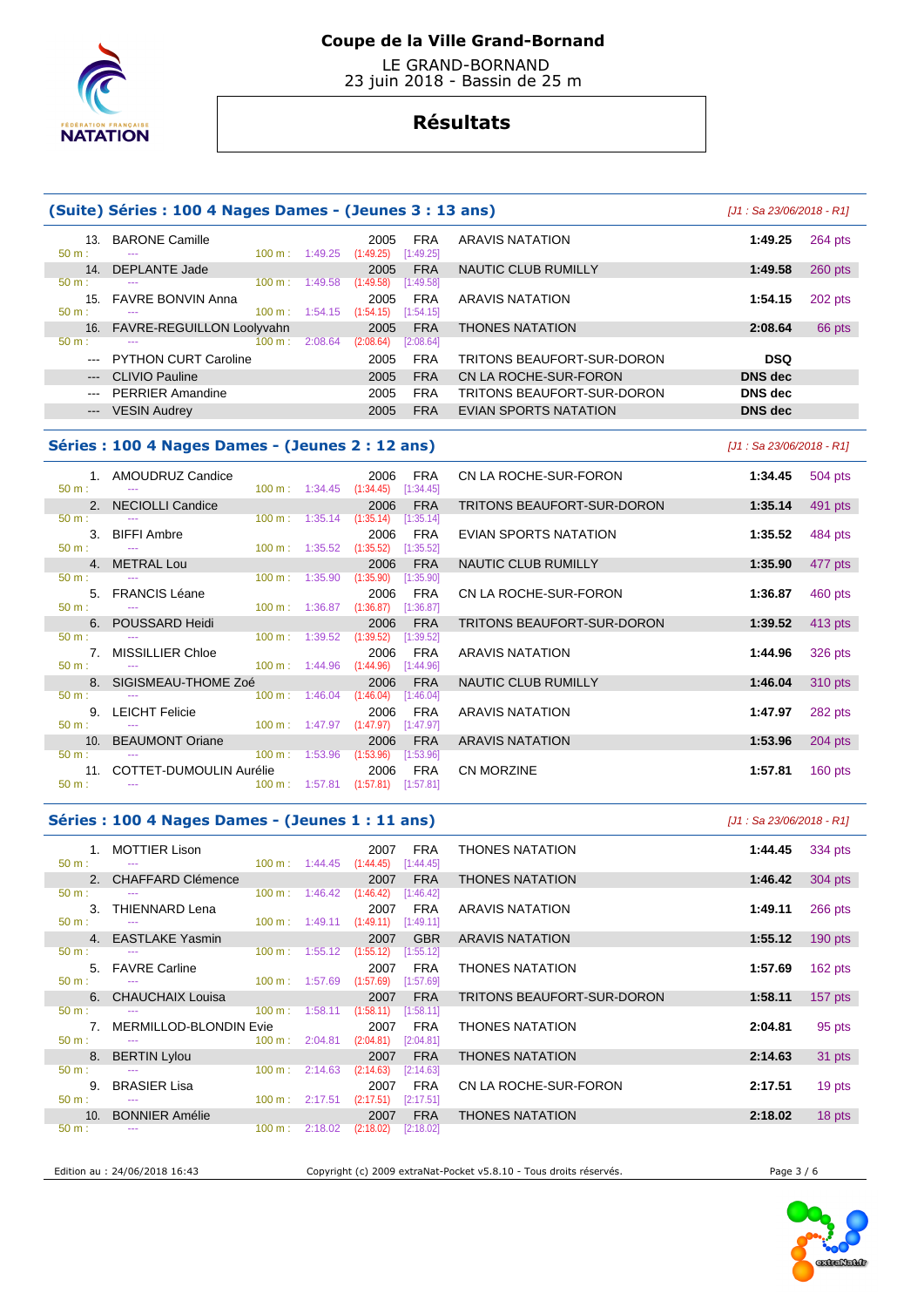

 LE GRAND-BORNAND 23 juin 2018 - Bassin de 25 m

# **Résultats**

|       | (Suite) Séries : 100 4 Nages Dames - (Jeunes 1 : 11 ans)         |      |            |                            | $[J1: Sa 23/06/2018 - R1]$ |           |
|-------|------------------------------------------------------------------|------|------------|----------------------------|----------------------------|-----------|
| 50 m: | 11. OUVRIER-BUFFET Romane<br>100 m : 2:23.34 (2:23.34) [2:23.34] |      | 2007 FRA   | <b>THONES NATATION</b>     | 2:23.34                    | 4 pts     |
|       | Séries : 50 Nage Libre Messieurs - (Juniors 3 - 4 : 17 - 18 ans) |      |            |                            | [J1 : Sa 23/06/2018 - R1]  |           |
|       | 1. BERNARD Hugo                                                  | 2000 | <b>FRA</b> | TRITONS BEAUFORT-SUR-DORON | 26.63                      | 993 pts   |
|       | 2. COTTET-DUMOULIN Mathis                                        | 2001 | <b>FRA</b> | <b>CN MORZINE</b>          | 27.33                      | 948 pts   |
|       | 3. VAULTIER Thomas                                               | 2001 | <b>FRA</b> | CN HAUT-GIFFRE SAMOËNS     | 27.48                      | 939 pts   |
|       | 4. LEBRUN Paul                                                   | 2001 | <b>FRA</b> | CN LA ROCHE-SUR-FORON      | 28.02                      | 905 pts   |
|       | 5. COEMET Tom                                                    | 2000 | <b>FRA</b> | <b>THONES NATATION</b>     | 28.05                      | 903 pts   |
|       | 6. MICHELON Adrien                                               | 2001 | <b>FRA</b> | EVIAN SPORTS NATATION      | 28.65                      | 866 pts   |
|       | 7. JOURNET Loic                                                  | 2001 | <b>FRA</b> | NAUTIC CLUB RUMILLY        | 29.22                      | 831 pts   |
|       | 8. QUOEX Antoine                                                 | 2001 | <b>FRA</b> | CN LA ROCHE-SUR-FORON      | 29.69                      | 803 pts   |
|       | 9. PUGEAUT Maxime                                                | 2001 | <b>FRA</b> | CN HAUT-GIFFRE SAMOENS     | 29.95                      | 788 pts   |
|       | 10. BROCHIER Maxence                                             | 2001 | <b>FRA</b> | CN LA ROCHE-SUR-FORON      | 29.99                      | 786 pts   |
|       | 11. MATHALY Léo                                                  | 2001 | <b>FRA</b> | TRITONS BEAUFORT-SUR-DORON | 30.78                      | 741 pts   |
|       | 12. BERNARD Arnaud                                               | 2001 | <b>FRA</b> | <b>THONES NATATION</b>     | 32.70                      | 636 pts   |
|       |                                                                  |      |            |                            |                            |           |
|       | Séries : 50 Nage Libre Messieurs - (Juniors 1 - 2 : 15 - 16 ans) |      |            |                            | [J1 : Sa 23/06/2018 - R1]  |           |
|       | 1. BEYLARD OZEROFF Matthieu                                      | 2003 | <b>FRA</b> | CN LA ROCHE-SUR-FORON      | 28.01                      | 905 pts   |
|       | 2. BARTHOD Matteo                                                | 2002 | <b>FRA</b> | CN LA ROCHE-SUR-FORON      | 28.34                      | 885 pts   |
|       | 3. BLANC-GARIN Louis                                             | 2002 | <b>FRA</b> | <b>THONES NATATION</b>     | 28.65                      | 866 pts   |
|       | 4. MOREAU Adrien                                                 | 2002 | <b>FRA</b> | <b>THONES NATATION</b>     | 28.67                      | 864 pts   |
|       | 5. PERRISSIN FABERT Marceau                                      | 2002 | <b>FRA</b> | <b>ARAVIS NATATION</b>     | 29.41                      | 820 pts   |
|       | 6. METRAL Robin                                                  | 2003 | <b>FRA</b> | NAUTIC CLUB RUMILLY        | 29.46                      | 817 pts   |
|       | 7. REBIERE Enzo                                                  | 2002 | <b>FRA</b> | TRITONS BEAUFORT-SUR-DORON | 29.75                      | 800 pts   |
|       | 8. MOREAU Edgar                                                  | 2002 | <b>FRA</b> | <b>THONES NATATION</b>     | 29.85                      | 794 pts   |
|       | 9. JEFFERIES Jacques                                             | 2002 | <b>FRA</b> | CN MORZINE                 | 30.14                      | 777 pts   |
|       | 10. MONET VIDONNE Roland                                         | 2003 | <b>FRA</b> | CN LA ROCHE-SUR-FORON      | 30.60                      | 751 pts   |
|       | 11. FOUSSADIER Lancelin                                          | 2003 | <b>FRA</b> | CN LA ROCHE-SUR-FORON      | 30.95                      |           |
|       |                                                                  | 2002 |            |                            |                            | 731 pts   |
|       | 12. CHANEL Nathan                                                |      | <b>FRA</b> | NAUTIC CLUB RUMILLY        | 31.11                      | 722 pts   |
|       | 12. WILMOT Jack                                                  | 2003 | <b>GBR</b> | CN HAUT-GIFFRE SAMOENS     | 31.11                      | 722 pts   |
|       | 14. CHRISTIN Axel                                                | 2002 | <b>FRA</b> | <b>THONES NATATION</b>     | 31.19                      | 718 pts   |
|       | 14. THIENNARD Theo                                               | 2002 | <b>FRA</b> | <b>ARAVIS NATATION</b>     | 31.19                      | 718 pts   |
|       | 16. BELLAHCENE Yanis                                             | 2003 | <b>FRA</b> | CN LA ROCHE-SUR-FORON      | 31.26                      | 714 pts   |
|       | 17. LEBRUN Simon                                                 | 2003 | <b>FRA</b> | CN LA ROCHE-SUR-FORON      | 33.21                      | 610 pts   |
|       | 18. BERTHOD Arthur                                               | 2002 | <b>FRA</b> | NAUTIC CLUB RUMILLY        | 33.50                      | 595 pts   |
|       | 19. PASSET Paul                                                  | 2003 | <b>FRA</b> | <b>THONES NATATION</b>     | 35.15                      | 514 pts   |
|       | 20. PACCARD Teddy                                                | 2003 | <b>FRA</b> | <b>THONES NATATION</b>     | 35.63                      | 492 pts   |
|       | 21. AGNANS Jules                                                 | 2003 | <b>FRA</b> | <b>THONES NATATION</b>     | 37.52                      | 409 pts   |
|       | 22. LOPES Antoine                                                | 2003 | <b>FRA</b> | CN LA ROCHE-SUR-FORON      | 38.42                      | 372 pts   |
|       | 23. FARNER Victor                                                | 2003 | <b>FRA</b> | CN HAUT-GIFFRE SAMOËNS     | 47.45                      | 98 pts    |
|       | <b>BUISSON Noah</b>                                              | 2002 | <b>FRA</b> | CN LA ROCHE-SUR-FORON      | DNS dec                    |           |
|       | GOY Noah                                                         | 2003 | <b>FRA</b> | <b>THONES NATATION</b>     | <b>DNS</b>                 |           |
|       | Séries : 50 Brasse Messieurs - (Avenirs : 9 - 11 ans)            |      |            |                            | $[J1: Sa 23/06/2018 - R1]$ |           |
|       | 1. CHATEAU Naowann                                               | 2007 | <b>FRA</b> | CN LA ROCHE-SUR-FORON      | 49.65                      | 338 pts   |
|       | 2. SVEJENTSEV Romain                                             | 2007 | <b>FRA</b> | <b>THONES NATATION</b>     | 50.80                      | 306 pts   |
|       | 3. SCHRAM Nout                                                   | 2007 | NED        | ARAVIS NATATION            | 53.32                      | 240 pts   |
|       |                                                                  |      |            | <b>ARAVIS NATATION</b>     |                            |           |
|       | 4. CROS Paul                                                     | 2008 | <b>FRA</b> |                            | 54.18                      | 220 pts   |
|       | 5. FAVRE BONVIN Swan                                             | 2007 | <b>FRA</b> | <b>ARAVIS NATATION</b>     | 59.18                      | 118 pts   |
|       | 6. TISSOT Esteban                                                | 2007 | <b>FRA</b> | <b>THONES NATATION</b>     | 1:00.26                    | $101$ pts |

Edition au : 24/06/2018 16:43 Copyright (c) 2009 extraNat-Pocket v5.8.10 - Tous droits réservés. Page 4 / 6

 --- FAVRE FELIX Adrien 2008 FRA ARAVIS NATATION **DSQ**  --- PICHON Antonin 2007 FRA CN LA ROCHE-SUR-FORON **DSQ** 

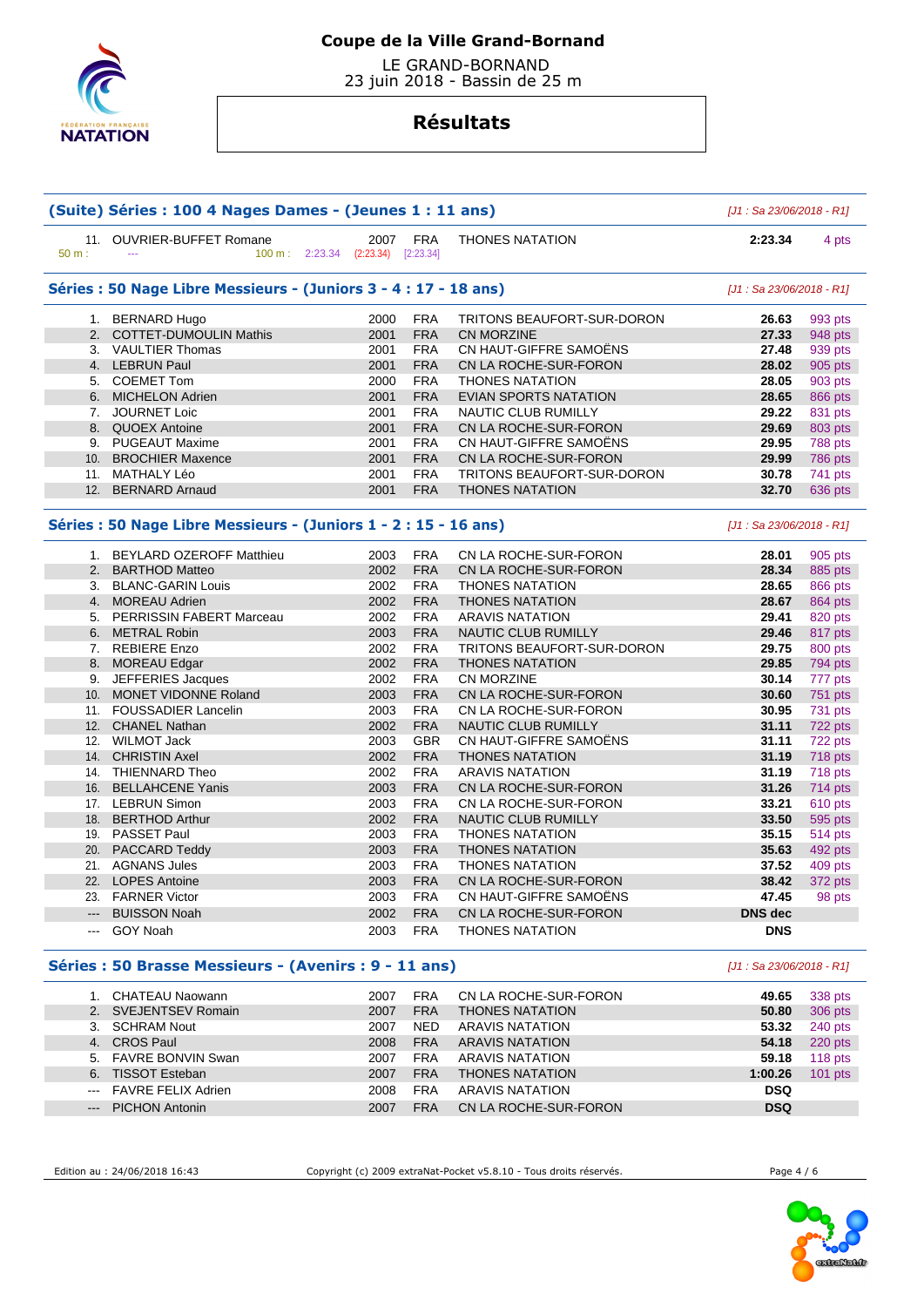

 LE GRAND-BORNAND 23 juin 2018 - Bassin de 25 m

## **Résultats**

#### **Séries : 100 4 Nages Messieurs - (Seniors : 19 ans et plus)** [J1 : Sa 23/06/2018 - R1]

#### 1. CHAON Ian 1998 FRA ARAVIS NATATION **1:08.21** 908 pts 50 m : --- 100 m : 1:08.21 (1:08.21) 2. GUERRET Hugo 1991 FRA ARAVIS NATATION **1:10.78** 841 pts 50 m : --- -- - - - - - - - - - - - - - 100 m : 1:10.78 (1:10.78) [1:10.78] 3. BERDUGO Yohann 1996 FRA THONES NATATION **1:12.58** 795 pts 50 m : --- 100 m : 1:12.58 (1:12.58) [1:12.58] 4. QUOEX Alexis 1995 FRA CN MORZINE **1:13.83** 764 pts 50 m : --- 100 m : 1:13.83 (1:13.83) [1:13.83] 5. LEGON Nicolas 1992 FRA ARAVIS NATATION **1:14.33** 752 pts  $(1:14.33)$  6. BESSON-MAGDELAIN Thomas 1994 FRA ARAVIS NATATION **1:15.56** 722 pts 50 m : --- -- - - - - - - - - - - - - 100 m : 1:15.56 (1:15.56) [1:15.56] 7. SAGE Matthieu 1999 FRA NAUTIC CLUB RUMILLY **1:18.95** 643 pts 50 m : --- 100 m : 1:18.95 (1:18.95) [1:18.95] 8. POTIE Felix 1998 FRA THONES NATATION **1:19.83** 624 pts **1:19.83** 624 pts **1:19.83 1:19.83 1:19.83 1:19.83 1:19.83 1:19.83 1:19.83 1:19.83 1:19.83 1:19.83 1:19.83 1:19.83 1:19.83 1:19.83 1:19.**  50 m : --- 100 m : 1:19.83 (1:19.83) [1:19.83] 9. TERRIER Aubin 1998 FRA NAUTIC CLUB RUMILLY **1:22.96** 556 pts 50 m : --- 100 m : 1:22.96 (1:22.96) [1:22.96] --- BUISSON Killyan **DNS** 1998 FRA CN LA ROCHE-SUR-FORON **DNS** SOCHA Adrien **DNS** 1998 FRA THONES NATATION **DNS**

#### **Séries : 100 4 Nages Messieurs - (Jeunes 3 : 14 ans)** [J1 : Sa 23/06/2018 - R1]

 1. BERNARD Mattéo 2004 FRA TRITONS BEAUFORT-SUR-DORON **1:20.45** 610 pts 50 m : --- 100 m : 1:20.45 (1:20.45) [1:20.45] 2. QUOEX Pierre 2004 FRA CN LA ROCHE-SUR-FORON **1:22.89** 558 pts 50 m : --- 100 m : 1:22.89 (1:22.89) [1:22.89] 3. JAQUIER Elian 2004 FRA CN LA ROCHE-SUR-FORON **1:23.07** 554 pts 50 m : --- - -- - - - - - - - - - - - - 100 m : 1:23.07 (1:23.07) [1:23.07] 4. COEMET Axel 2004 FRA THONES NATATION **1:28.00** 456 pts 50 m : --- 100 m : 1:28.00 (1:28.00) [1:28.00] 5. BROCHIER Mayeul 2004 FRA CN LA ROCHE-SUR-FORON **1:28.27** 450 pts 50 m : --- 100 m : 1:28.27 (1:28.27) [1:28.27] 6. CROS Arthur 2004 FRA ARAVIS NATATION **1:32.93** 367 pts 50 m : --- 100 m : 1:32.93 (1:32.93) [1:32.93] 7. THOIRAIN Enzo 2004 FRA TRITONS BEAUFORT-SUR-DORON **1:39.86** 258 pts 50 m : --- - -- - - - - - - - - - - - 100 m : 1:39.86 (1:39.86) [1:39.86] 8. TORRISI Noa 2004 FRA NAUTIC CLUB RUMILLY **1:44.37** 198 pts 50 m : --- 100 m : 1:44.37 (1:44.37) [1:44.37] 9. NOEL Titouan 2004 FRA THONES NATATION **1:48.43** 150 pts 50 m : --- 100 m : 1:48.43 (1:48.43) [1:48.43] 10. GUERET Thomas 2004 FRA TRITONS BEAUFORT-SUR-DORON **1:51.97** 114 pts 50 m : --- 100 m : 1:51.97 (1:51.97) [1:51.97] 11. FAVRE-REGUILLON Mathélyo 2004 FRA THONES NATATION **2:09.48** 8 pts 50 m : --- 100 m : 2:09.48 (2:09.48) [2:09.48] --- DEMEY Léo 2004 FRA CN MORZINE **DSQ** 

#### **Séries : 100 4 Nages Messieurs - (Jeunes 2 : 13 ans)** [J1 : Sa 23/06/2018 - R1]

| 50 m:        | <b>CHANEL Cyril</b><br>---    | $100 \text{ m}$ : | 1:25.59 | 2005<br>(1:25.59) | <b>FRA</b><br>[1:25.59] | NAUTIC CLUB RUMILLY                                                | 1:25.59    | 502 pts   |
|--------------|-------------------------------|-------------------|---------|-------------------|-------------------------|--------------------------------------------------------------------|------------|-----------|
| 2.           | <b>BAUR Emile</b>             |                   |         | 2005              | <b>FRA</b>              | <b>ARAVIS NATATION</b>                                             | 1:33.87    | 351 pts   |
| 50 m:        | ---                           | $100 \text{ m}$ : | 1:33.87 | (1:33.87)         | [1:33.87]               |                                                                    |            |           |
| 3.           | LE MOULNIER Theophile         |                   |         | 2005              | <b>FRA</b>              | CN LA ROCHE-SUR-FORON                                              | 1:36.40    | 310 pts   |
| $50 m$ :     | ---                           | 100 m:            | 1:36.40 | (1:36.40)         | [1:36.40]               |                                                                    |            |           |
| $\mathbf{4}$ | <b>ESPANA JIMENEZ Vincent</b> |                   |         | 2005              | <b>FRA</b>              | CN LA ROCHE-SUR-FORON                                              | 1:38.25    | 282 pts   |
| $50 m$ :     | ---                           | 100 m:            | 1:38.25 | (1:38.25)         | [1:38.25]               |                                                                    |            |           |
| 5.           | <b>BOIVENT Théo</b>           |                   |         | 2005              | <b>FRA</b>              | <b>THONES NATATION</b>                                             | 1:42.29    | 225 pts   |
| 50 m:        | ---                           | 100 m:            | 1:42.29 | (1:42.29)         | [1:42.29]               |                                                                    |            |           |
| 6.           | <b>MATHALY Sam</b>            |                   |         | 2005              | <b>FRA</b>              | TRITONS BEAUFORT-SUR-DORON                                         | 1:47.01    | $166$ pts |
| 50 m:        | ---                           | 100 m:            | 1:47.01 | (1:47.01)         | [1:47.01]               |                                                                    |            |           |
|              |                               |                   |         |                   |                         |                                                                    |            |           |
|              | Edition au : 24/06/2018 16:43 |                   |         |                   |                         | Copyright (c) 2009 extraNat-Pocket v5.8.10 - Tous droits réservés. | Page 5 / 6 |           |